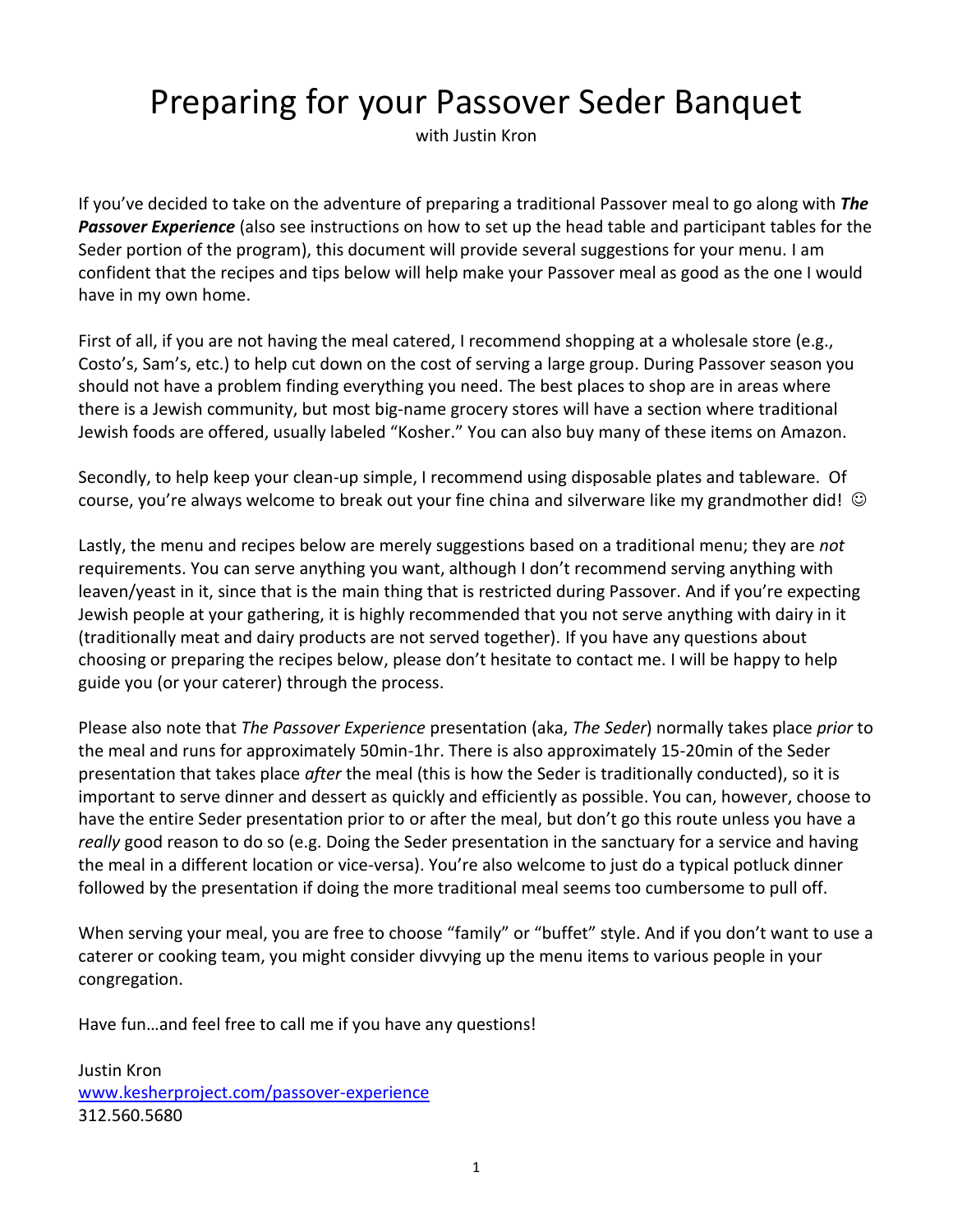## **Recommended Menu, Recipes, and Serving Suggestions**

#### **APPETIZERS**

- **Gefilte Fish**—Sold in jars or cans in the Kosher section and served cold. Rinse patties in cold water and quarter them. 1 patty is enough to provide at least 4 people a sufficient taste. Not everyone will be willing to try it, so don't buy more than you need. I recommend putting enough on one plate for people to pass around at the table or a platter of it on the buffet table. Garnish the plate with some fresh parsley and sliced boiled carrots.
- **Chopped Liver**—Some grocery stores have this pre-made in the deli section (highly recommended), otherwise use the following recipe:
	- o ½ cup vegetable oil
	- o 2 medium-size onions chopped
	- o 1 pound chicken liver
	- o 2 eggs, hard boiled
	- o ¾ teaspoon salt
	- o ¼ teaspoon pepper

Pour ¼ cup of oil in a skillet. Add the chopped onions. Sauté until tender and set aside. Add more oil as needed. Add the liver and sauté for 10 minutes or until done (don't over cook them or they will become dry). Using a meat grinder or food processor, grind onions, liver, eggs, salt, and pepper, until fine. The consistency should be thick enough to serve and spread on a cracker. Add some of the oil you used to sauté the liver and onions if the mixture seems dry. Chill in gelatin mold or form into 1-inch balls after the mixture has chilled and serve on a plate, garnished with parsley or lettuce. Serves approximately 10-12. This can be put on the table at the beginning of the meal or on the buffet table and eaten with the matzah bread.

**NOTE**: Although chopped liver and/or gefilte fish are an acquired taste and can add some additional cost to the menu, I recommend serving one or both of them because they are very traditional foods that are eaten at Passover and I think it is beneficial for people to experience some of the foods that Jewish people are very familiar with. If you decide against serving either, you may want to serve a tossed salad instead.

## • **Chicken Soup with Matah Balls (also spelled "Matzo" or "Matzoh")**

**This is a Passover meal favorite and no Passover dinner is complete without it!** You can use the prepared boxed mix labeled "Chicken Soup and Matzah Ball Mix" or you can make your own chicken broth recipe (feel free to include carrots, celery, fresh parsley, and chicken pieces to your chicken broth to add a little extra color and flavor) and simply get the box that is labeled "Matzah Ball Mix." Just follow the directions carefully on the box and *make sure the chicken broth is boiling before dropping your matzah balls*, otherwise your matzah balls won't get fluffy. They also won't get fluffy if you over-chill your matzah ball mixture. Close to room temperature is best. If you want, you can make your matzah balls well ahead of the gathering. They keep their shape whether they are in the soup or outside of the broth.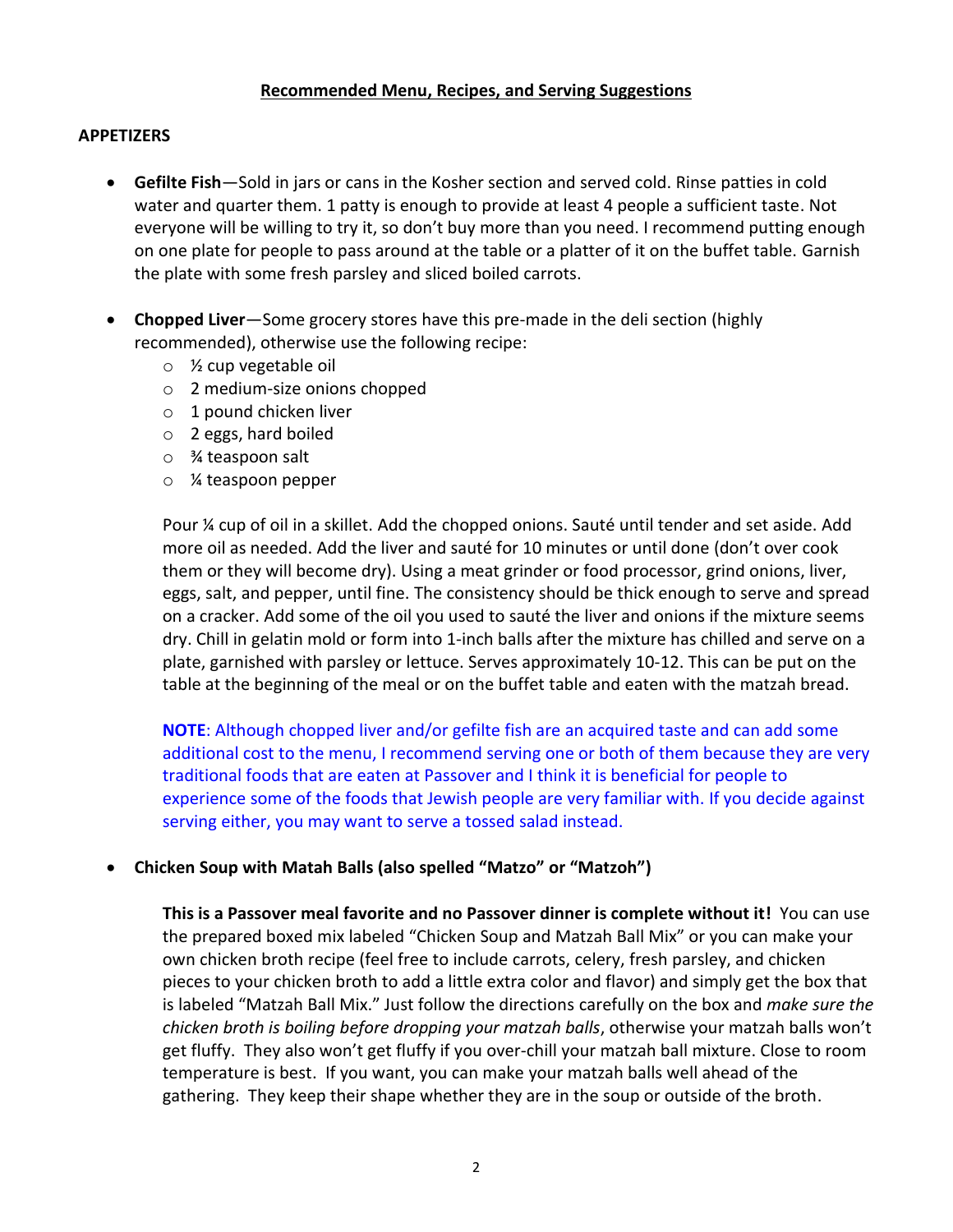## **MAIN COURSE**

## • **The Best Passover Roasted Chicken You'll Ever Have**

- $\circ$  5 pounds of quartered chicken (or boneless chicken breasts, but quartered is preferred)
- o 1 large (or 2 small) sliced onion
- $\circ$  % cup sliced celery
- o 2 tablespoons melted chicken fat or butter
- o ¼ cup matzah meal (find in Kosher section) or finely ground matzah bread
- o 2 teaspoon paprika
- o 1 teaspoon salt
- o ¼ teaspoon pepper
- o ½ teaspoon ground ginger
- o ½ teaspoon garlic powder
- $\circ$  % cup boiling water

Put onion, celery, and butter/chicken fat on the bottom of a roasting pan. Mix matzah meal, paprika, salt, pepper, ginger, garlic, and rub/coat each piece of chicken with the mixture (*Don't worry if you mix in extra seasoning. A little more of less of something isn't going to ruin the recipe*). Place the chicken on the vegetables and roast uncovered at 400 degrees for 30 minutes (20 min if boneless). Lower the heat to 325 and add ¾ cup boiling water for each 5 pounds. Cover the pan *tightly* with a lid or foil and continue cooking for approximately 40 min (or 20 minutes if boneless) or until a meat thermometer reaches 180 degrees. Serve the chicken with the onions and celery and natural gravy for extra flavoring. Approximately one quarter chicken or boneless breast per person.

• **NOTE**: Chicken and/or beef (*not lamb!*) are the traditional main course entrées at Passover. Not only is this recipe for "Passover Roasted Chicken" a Jewish recipe, it may very well be the best roasted chicken you'll ever eat. **If you don't use this recipe, you are definitely welcome to serve your favorite roasted chicken recipe or just get rotisserie chicken at the store.**

## • **Beef Brisket That Would Make My Bubbe Proud**

- o 4-5 pound beef brisket
- o 2 packets of Lipton Onion Soup Mix
- o Salt & Pepper

Brown each side of the brisket in a pan on medium-high heat for approximately 3 minutes. Add some kosher salt and pepper to each side while browning. Lay out 4-6 sheets of aluminum foil that will be large enough to wrap the entire brisket. Pour 1 packet of Lipton Onion Soup Mix onto the foil and lay the brisket on it (fatty side up). Pour the other packet on top of the brisket. Wrap the foil around the brisket *very tightly*. Set the brisket (fatty side up) into a baking pan to catch any of the juices that may leak out. Roast the brisket at 475 degrees for 1 hour and then turn down the heat to 325 degrees and roast for another 1-½ to 2 hours (depending on the size of the brisket). Cut into slices using electric knife and serve (feel free to cool the brisket before slicing it and then reheat prior to serving). Try and save as much of the natural juice from the brisket as you can and pour it over the meat before serving.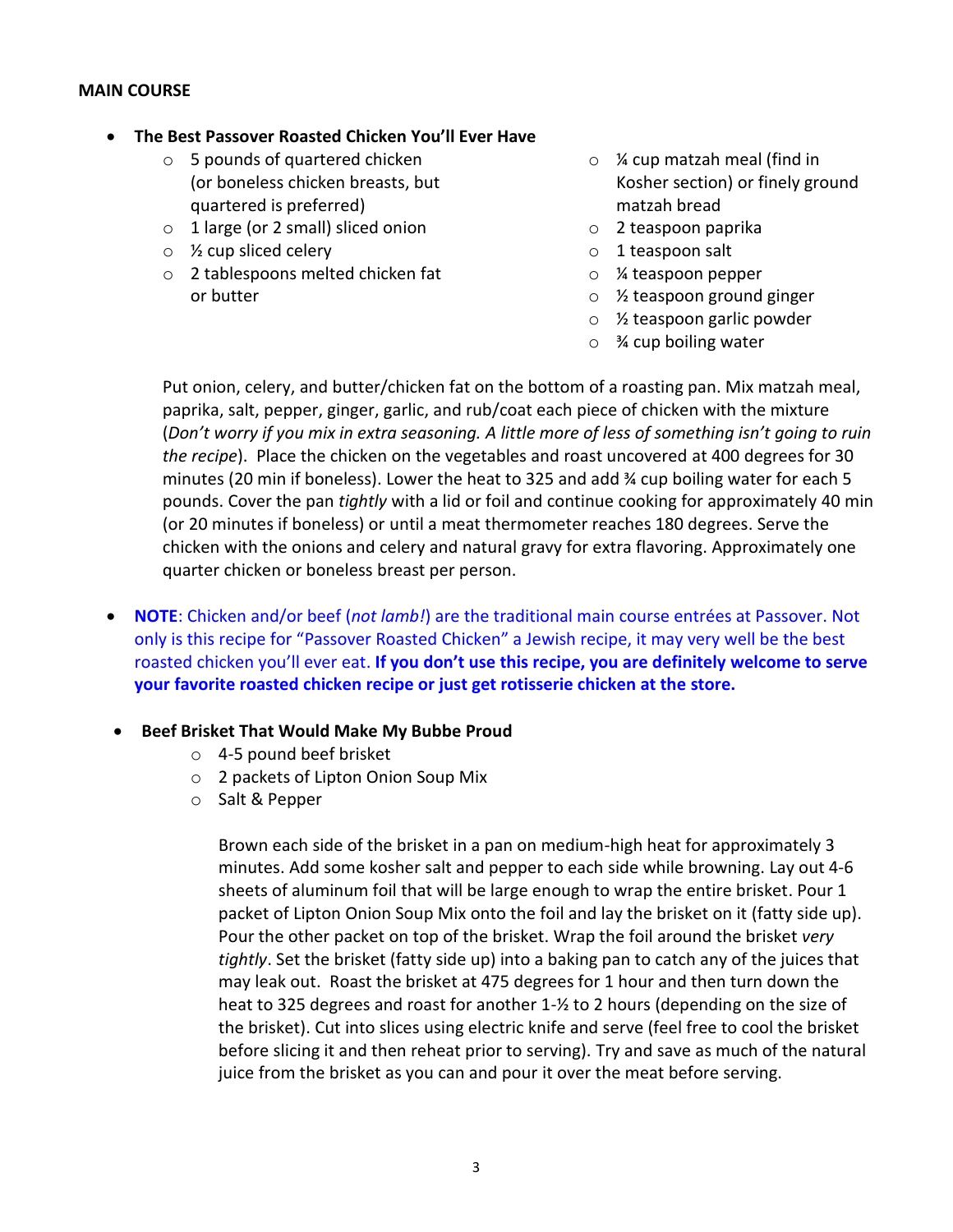**SIDE DISHES**—*choose two of the following* (Baked potatoes and asparagus are a couple of other options not listed below that can be used for a side dish.)

- **Carrot and Apple Tzimmes**
	- o 4 cups grated or sliced carrots
	- o ¾ cups grated or diced chunks of apple
	- $\circ$  % cup raisins and/or craisins
	- o ½ cup water
- o 2 tablespoons butter
- o ½ teaspoon salt
- o ¼ teaspoon nutmeg
- o ¼ teaspoon cinnamon

Combine all ingredients in a saucepan and cover with lid. Cook over low heat approximately 1 hour until it is softened. Stir occasionally. Serves 8-10.

- **Sweet Buttered Carrots** (The above recipe is more traditional, but a lot of people prefer the simplicity and taste of this one)
	- o 1 pound or 2 cups of cut and peeled baby carrots
	- o 2 tablespoons craisins
	- o 2 tablespoons brown sugar
	- o 1 tablespoon butter
- o ¼ teaspoon ground cinnamon
- o ¼ teaspoon salt
- $\circ$  % cup of peeled apple chunks (**optional**)

Boil carrots (and apple chunks) until tender. Drain. Roll in craisins, margarine, brown sugar, and salt. Serves 6-8.

# • **Parsley Potatoes**

- $\circ$  1-2 peeled Russet potatoes or 3-4 unpeeled baby red or white potatoes per person depending on the size
- o 1 teaspoon butter per potato
- $\sqrt{2}$  1 teaspoon chopped parsley per potato
- o Kosher salt and ground pepper

Peel and cut potatoes into pieces or keep them whole depending on what kind you're using. Boil them in salted water until tender and drain. Roll in butter and parsley, and salt and pepper to taste.

# • **Roasted Red Potatoes**

- o 3 pounds of small-medium size red potatoes (or similar)
- o 1 tablespoon olive oil
- o 1 packet of Lipton Onion Soup Mix

Halve potatoes if they're medium size. Coat the potatoes with olive oil and Lipton Onion Soup Mix. Bake in covered pan at 350 degrees for 1 to 1-¼ hours or until potatoes are tender. Serve 2-3 potatoes/per person.